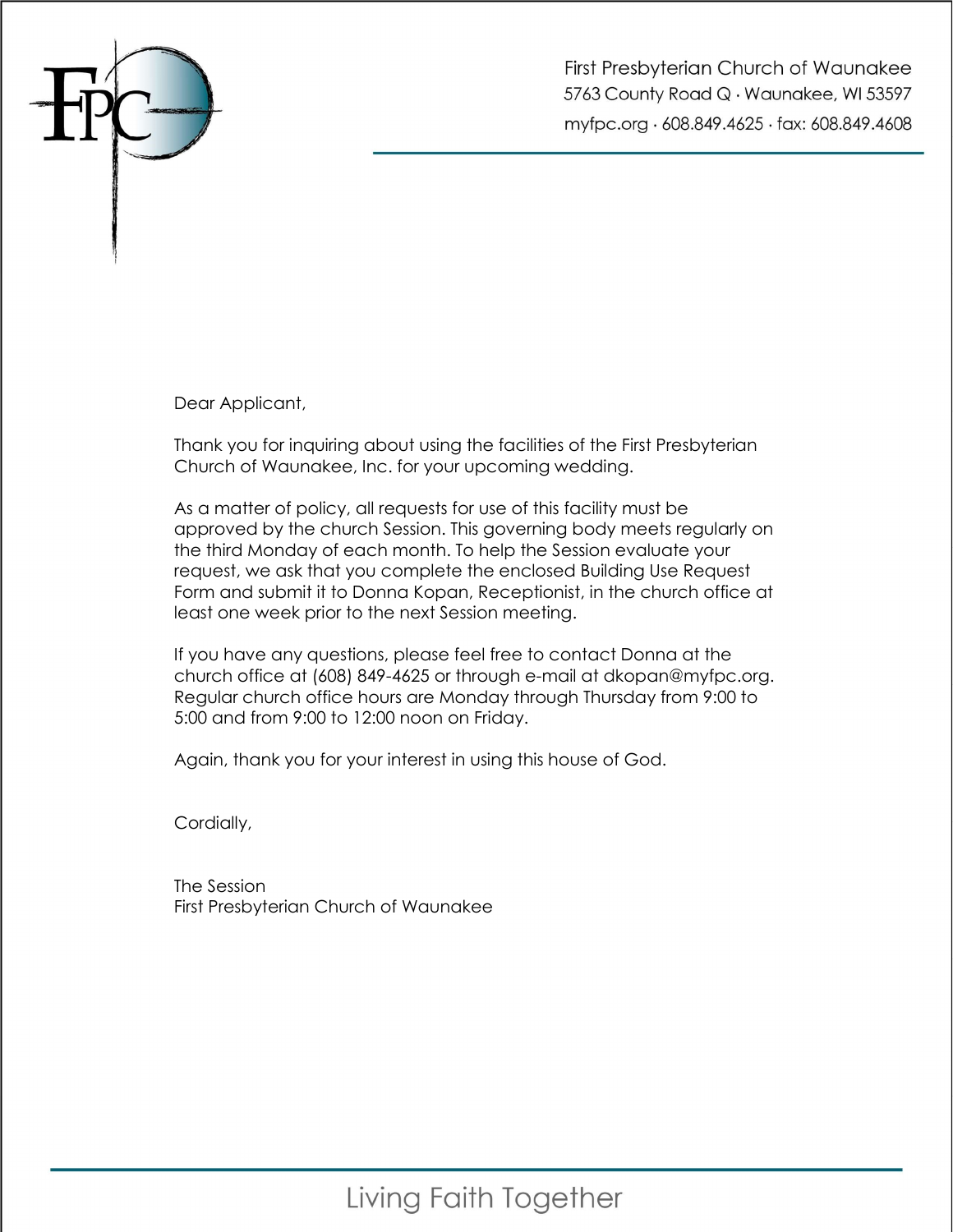## FPCW Building Use Request Form – Weddings

Please provide the following information to allow us to evaluate your request to use the facilities at First Presbyterian Church of Waunakee, Inc. (FPCW).

|                                          | Are you or your parents a member of FPCW? ______ Yes ______ No                                 |  |
|------------------------------------------|------------------------------------------------------------------------------------------------|--|
|                                          |                                                                                                |  |
|                                          |                                                                                                |  |
|                                          |                                                                                                |  |
|                                          |                                                                                                |  |
| <b>Dates and Times Requested for Use</b> |                                                                                                |  |
|                                          | Ceremony Date ___________________________________Ceremony Time _________________               |  |
|                                          | Building access requested from ________ to _______ (4-hour time span)                          |  |
|                                          |                                                                                                |  |
|                                          | Register Later Largen mambers, avant times of sension and repeared will not be set ogrips than |  |

<u>Please Note</u>: For non-members, exact times of service and rehearsal will not be set earlier than 6 months before the wedding date.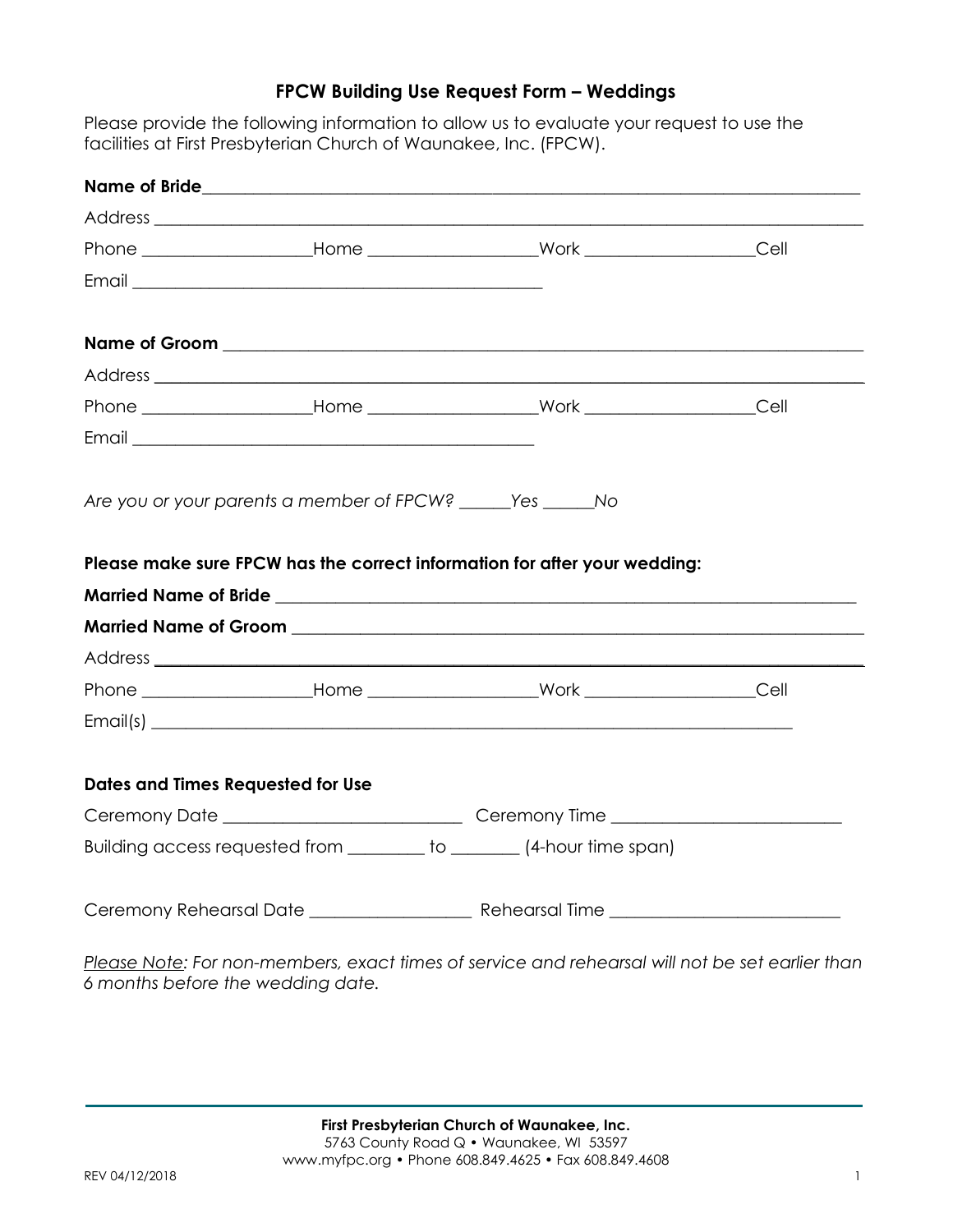|                                                                                 | FPCW Building Use Request Form - Weddings                                                                                                                                                       |
|---------------------------------------------------------------------------------|-------------------------------------------------------------------------------------------------------------------------------------------------------------------------------------------------|
| <b>More Information about Your Ceremony</b>                                     |                                                                                                                                                                                                 |
| Number of people expected to attend                                             |                                                                                                                                                                                                 |
| Number of Bridesmaids<br><u> Albanya a</u>                                      |                                                                                                                                                                                                 |
| ___________Number of Groomsmen                                                  |                                                                                                                                                                                                 |
| Number of Ushers                                                                |                                                                                                                                                                                                 |
|                                                                                 |                                                                                                                                                                                                 |
|                                                                                 |                                                                                                                                                                                                 |
| availability.                                                                   | <b>Please Note:</b> If you desire the services of one of First Presbyterian Church's pastors, please<br>contact Rev. Ben Ehrets or Rev. Kirk Morledge directly at 608-849-4625 to inquire about |
| the church office directly at 608-849-4625 to inquire about their availability. | If you desire the services of the pianist or organist of First Presbyterian Church, please contact                                                                                              |
| If you wish to use another organist, please provide their contact information:  |                                                                                                                                                                                                 |
| First Presbyterian Church of Waunakee's organist will review for approval.      |                                                                                                                                                                                                 |
| <b>Sound System Needs</b><br>place in the Sanctuary.                            | A trained Sound Technician approved by FPCW will be required for all weddings that take                                                                                                         |
|                                                                                 | Microphone Needs: ______Pastor _______Bride ______Groom ______Soloists, how many? ________                                                                                                      |
|                                                                                 | Will Instruments need to be plugged into sound? _____No _____Yes, how many? _________                                                                                                           |
| Room Facilities you are requesting for this event<br>for your event.            | Please note – other church programs may be in progress in parts of the building not reserved                                                                                                    |
| Sanctuary                                                                       | Chapel                                                                                                                                                                                          |
| <b>Gathering Place</b>                                                          | <b>Bride's Room</b>                                                                                                                                                                             |
| Upper Kitchen                                                                   | Groom's Room                                                                                                                                                                                    |
| Fellowship Hall                                                                 | Nursery (adult supervision required)                                                                                                                                                            |
| Lower Kitchen<br>Cry Room off Sanctuary (for infants)                           |                                                                                                                                                                                                 |
| Other                                                                           |                                                                                                                                                                                                 |

## Fee Schedule: See Attachment